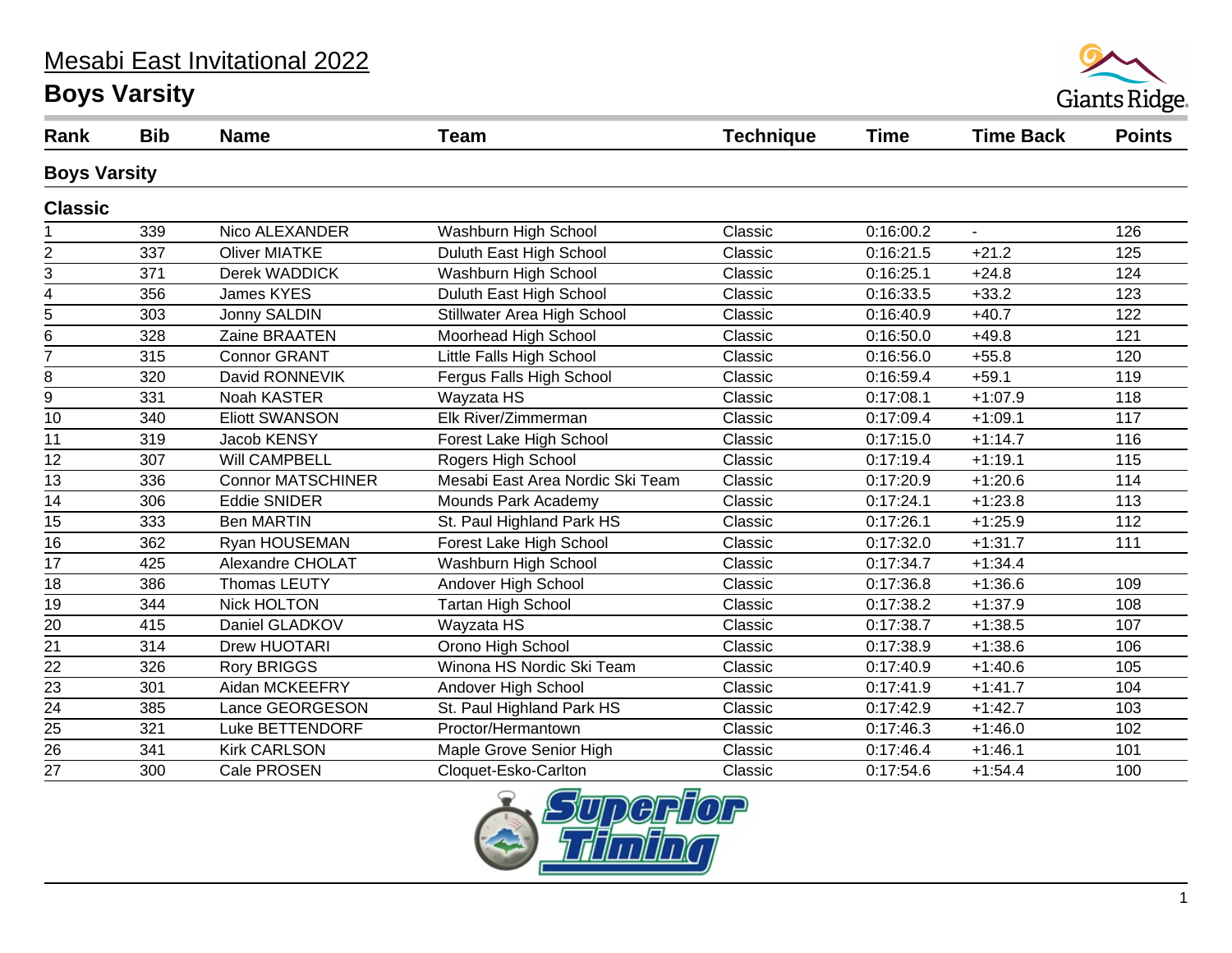# Mesabi East Invitational 2022

# **Boys Varsity**



| Rank            | <b>Bib</b> | <b>Name</b>            | <b>Team</b>                      | <b>Technique</b> | <b>Time</b> | <b>Time Back</b> | <b>Points</b> |
|-----------------|------------|------------------------|----------------------------------|------------------|-------------|------------------|---------------|
| 28              | 311        | Jon HAKALA             | Ely HS                           | Classic          | 0:17:54.8   | $+1:54.5$        | 99            |
| 29              | 376        | Angelo FIATARULO       | Orono High School                | Classic          | 0:17:59.4   | $+1:59.1$        | 98            |
| $\overline{30}$ | 310        | Xander SCHROEDER       | <b>Duluth Denfeld</b>            | Classic          | 0:18:02.8   | $+2:02.5$        | 97            |
| $\overline{31}$ | 373        | Luke JENNEKE           | Wayzata HS                       | Classic          | 0:18:06.2   | $+2:05.9$        |               |
| $\overline{32}$ | 305        | <b>Tristan GREEN</b>   | Minnetonka High School           | Classic          | 0:18:06.2   | $+2:06.0$        | 95            |
| $\overline{33}$ | 387        | <b>Isaac WILKEY</b>    | Minnetonka High School           | Classic          | 0:18:06.5   | $+2:06.3$        | 94            |
| 34              | 359        | Micah LARSON           | Ely HS                           | Classic          | 0:18:07.4   | $+2:07.1$        | 93            |
| 35              | 348        | <b>Brayden CAPELLE</b> | <b>Brainerd</b>                  | Classic          | 0:18:09.2   | $+2:08.9$        | 92            |
| $\overline{36}$ | 364        | Ryan POWLEY            | Coon Rapids High School          | Classic          | 0:18:10.3   | $+2:10.0$        | 91            |
| $\overline{37}$ | 335        | Noah SCHAEFFER         | <b>Brainerd</b>                  | Classic          | 0:18:15.7   | $+2:15.5$        | 90            |
| 38              | 365        | Matthew BRODERSON      | Maple Grove Senior High          | Classic          | 0:18:16.1   | $+2:15.8$        | 89            |
| 39              | 343        | Zethan SCHULTZ         | Mora High School                 | Classic          | 0:18:20.3   | $+2:20.0$        | 88            |
| 40              | 318        | <b>Josh THOEN</b>      | Coon Rapids High School          | Classic          | 0:18:20.8   | $+2:20.5$        | 87            |
| 41              | 332        | Louis MORRISSEY        | Bemidji High School              | Classic          | 0:18:21.8   | $+2:21.5$        | 86            |
| $\overline{42}$ | 351        | <b>Henry PULLING</b>   | Rogers High School               | Classic          | 0:18:22.7   | $+2:22.4$        | 85            |
| 43              | 375        | Miles FISCHER          | Cloquet-Esko-Carlton             | Classic          | 0:18:26.4   | $+2:26.1$        | 84            |
| $\overline{44}$ | 302        | Phillip KRAM           | Spring Lake Park/St Anthony HS   | Classic          | 0:18:32.3   | $+2:32.1$        | 83            |
| $\overline{45}$ | 352        | <b>Isaac ALLRED</b>    | Winona HS Nordic Ski Team        | Classic          | 0:18:32.4   | $+2:32.1$        | 82            |
| $\overline{46}$ | 396        | Antonio MUNIZ          | Minnetonka High School           | Classic          | 0:18:32.8   | $+2:32.5$        |               |
| $\overline{47}$ | 381        | Seth LINDGREN          | Bemidji High School              | Classic          | 0:18:38.9   | $+2:38.6$        | 80            |
| $\frac{48}{ }$  | 374        | <b>Joel BOULEY</b>     | Elk River/Zimmerman              | Classic          | 0:18:38.9   | $+2:38.6$        | 79            |
| $\overline{49}$ | 419        | Aren CARLSON           | Duluth East High School          | Classic          | 0:18:47.3   | $+2:47.1$        |               |
| 50              | 432        | Elijah WOZNIAK         | Proctor/Hermantown               | Classic          | 0:18:50.2   | $+2:49.9$        | 77            |
| 51              | 418        | <b>Mitchell HANSEN</b> | Rogers High School               | Classic          | 0:18:52.4   | $+2:52.1$        |               |
| $\overline{52}$ | 345        | <b>Casey PARKS</b>     | Detroit Lakes High School        | Classic          | 0:18:53.4   | $+2:53.1$        | 75            |
| $\overline{53}$ | 401        | Benjamin GORNIK        | Mesabi East Area Nordic Ski Team | Classic          | 0:18:57.0   | $+2:56.7$        | 74            |
| 54              | 390        | Cameron STOCKE         | Mesabi East Area Nordic Ski Team | Classic          | 0:18:58.2   | $+2:58.0$        |               |
| $\overline{55}$ | 398        | <b>Tad FORSMAN</b>     | St. Paul Highland Park HS        | Classic          | 0:19:00.1   | $+2:59.8$        |               |
| $\overline{56}$ | 308        | Zach MARSAK            | Marshall Nordic Ski Team         | Classic          | 0:19:00.4   | $+3:00.1$        | 71            |
| $\overline{57}$ | 347        | Derek MAYNE            | <b>Duluth Denfeld</b>            | Classic          | 0:19:02.6   | $+3:02.3$        | 70            |

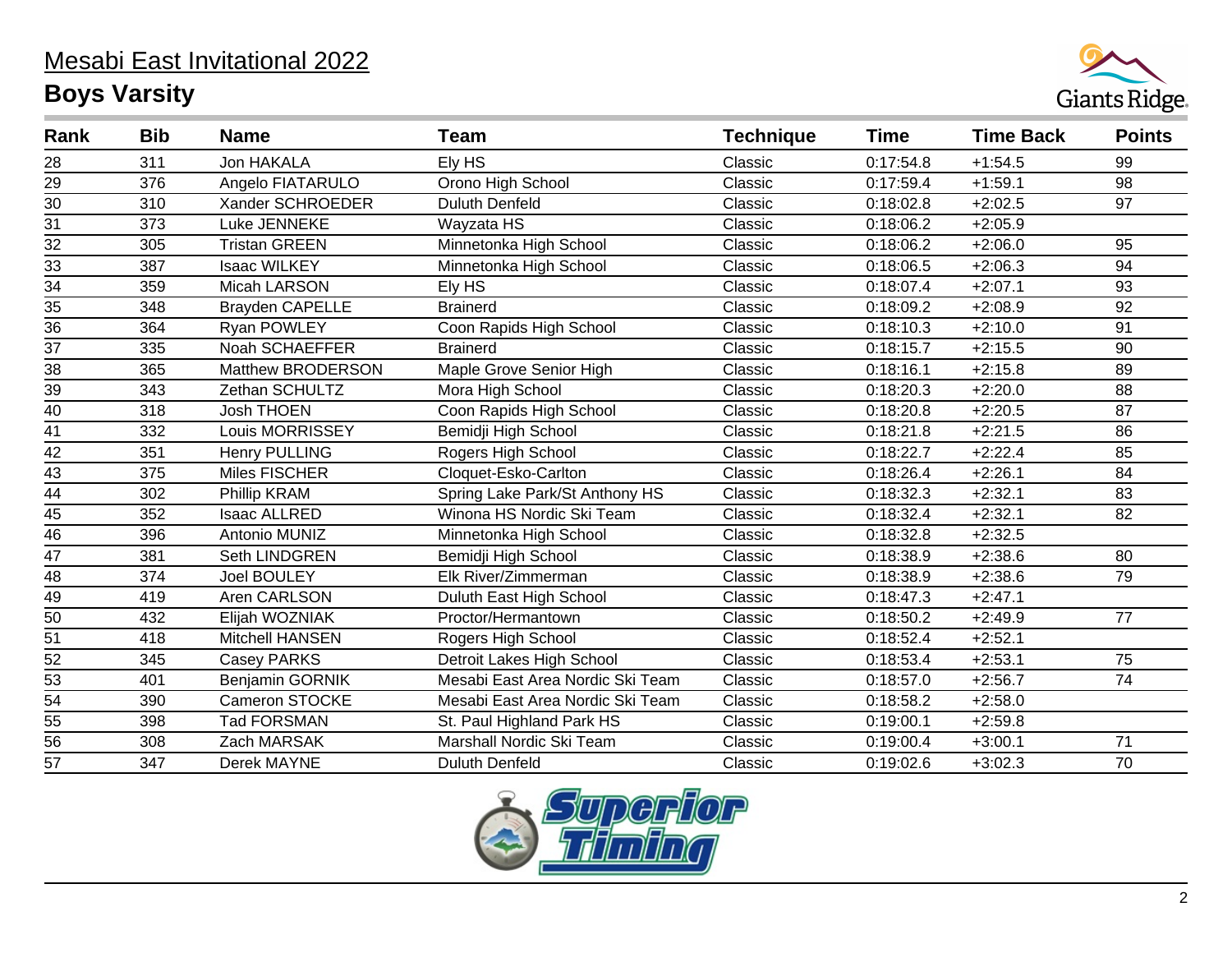# Mesabi East Invitational 2022 **Boys Varsity**



| Rank            | <b>Bib</b> | <b>Name</b>              | <b>Team</b>                       | <b>Technique</b> | <b>Time</b> | <b>Time Back</b> | <b>Points</b>   |
|-----------------|------------|--------------------------|-----------------------------------|------------------|-------------|------------------|-----------------|
| 58              | 405        | <b>Riley MILDEBRANDT</b> | Maple Grove Senior High           | Classic          | 0:19:07.5   | $+3:07.2$        |                 |
| 59              | 392        | Alexander OBERTON        | Little Falls High School          | Classic          | 0:19:07.7   | $+3:07.4$        | 68              |
| $\overline{60}$ | 353        | John KUBIAK              | Stillwater Area High School       | Classic          | 0:19:08.3   | $+3:08.0$        | 67              |
| 61              | 402        | Sam HOOVER               | Saint John's Preparatory School   | Classic          | 0:19:12.5   | $+3:12.2$        | 66              |
| $\overline{62}$ | 372        | <b>Neel DUMS</b>         | Hayward                           | Classic          | 0:19:15.6   | $+3:15.3$        | 65              |
| 63              | 380        | Ben MULFORD              | Mora High School                  | Classic          | 0:19:16.0   | $+3:15.8$        | 64              |
| $\overline{64}$ | 407        | Peyton MARTINEK          | Coon Rapids High School           | Classic          | 0:19:16.6   | $+3:16.4$        |                 |
| 65              | 391        | <b>Bennet CAPELLE</b>    | <b>Brainerd</b>                   | Classic          | 0:19:19.8   | $+3:19.6$        |                 |
| 66              | 361        | Collin LIEF              | Spring Lake Park/St Anthony HS    | Classic          | 0:19:21.4   | $+3:21.2$        | 61              |
| 67              | 383        | Angus RUSTAD             | Little Falls High School          | Classic          | 0:19:31.7   | $+3:31.4$        |                 |
| $\overline{68}$ | 417        | <b>Bryce KONDOS</b>      | Bemidji High School               | Classic          | 0:19:40.3   | $+3:40.1$        |                 |
| 69              | 412        | <b>Bo MCBRIDE</b>        | Stillwater Area High School       | Classic          | 0:19:42.5   | $+3:42.3$        |                 |
| $\overline{70}$ | 342        | Levi HAMMERBECK          | Mounds View                       | Classic          | 0:19:48.3   | $+3:48.1$        | 57              |
| 71              | 408        | Max MELANCON             | Benilde-St. Margaret's            | Classic          | 0:19:49.8   | $+3:49.6$        | 56              |
| $\overline{72}$ | 316        | Mackinley COMMANDER      | Mahtomedi High School             | Classic          | 0:19:53.4   | $+3:53.2$        | 55              |
| 73              | 357        | <b>Josh KNIGHT</b>       | Proctor/Hermantown                | Classic          | 0:19:54.0   | $+3:53.7$        |                 |
| $\overline{74}$ | 317        | Sam MARKEY               | Superiorland Ski Club             | Classic          | 0:19:54.5   | $+3:54.3$        | 53              |
| 75              | 426        | Kolton DOUCETTE          | Moorhead High School              | Classic          | 0:20:01.7   | $+4:01.5$        | 52              |
| $\overline{76}$ | 325        | <b>Ryker BOSEK</b>       | Alexandria Area High School       | Classic          | 0:20:06.1   | $+4:05.8$        | 51              |
| 77              | 377        | Ethan ALBRECHT           | Mahtomedi High School             | Classic          | 0:20:08.1   | $+4:07.8$        | 50              |
| $\overline{78}$ | 428        | <b>Tanner BENSON</b>     | Winona HS Nordic Ski Team         | Classic          | 0:20:10.1   | $+4:09.8$        |                 |
| 79              | 312        | Josh GODDING             | <b>TrekNorth High School</b>      | Classic          | 0:20:12.6   | $+4:12.3$        | 48              |
| $\overline{80}$ | 309        | <b>Braden HUBERT</b>     | Roseville Area High School Nordic | Classic          | 0:20:16.1   | $+4:15.9$        | $\overline{47}$ |
| 81              | 358        | Spenser CHINN            | Alexandria Area High School       | Classic          | 0:20:22.4   | $+4:22.2$        | 46              |
| $\overline{82}$ | 427        | <b>William BAUER</b>     | Cloquet-Esko-Carlton              | Classic          | 0:20:26.6   | $+4:26.3$        |                 |
| 83              | 360        | <b>Torstenson TORTE</b>  | St. Paul Central                  | Classic          | 0:20:32.2   | $+4:31.9$        | 44              |
| $\overline{84}$ | 404        | <b>Brock TITUS</b>       | Hayward                           | Classic          | 0:20:32.3   | $+4:32.0$        | 43              |
| 85              | 369        | Aaron BROWN              | Roseville Area High School Nordic | Classic          | 0:20:35.3   | $+4:35.1$        | 42              |
| $\overline{86}$ | 420        | Jacob GELINEAU           | <b>Duluth Denfeld</b>             | Classic          | 0:20:38.8   | $+4:38.5$        |                 |
| 87              | 366        | <b>Tommy ERICKSON</b>    | Fergus Falls High School          | Classic          | 0:20:40.3   | $+4:40.0$        | 40              |

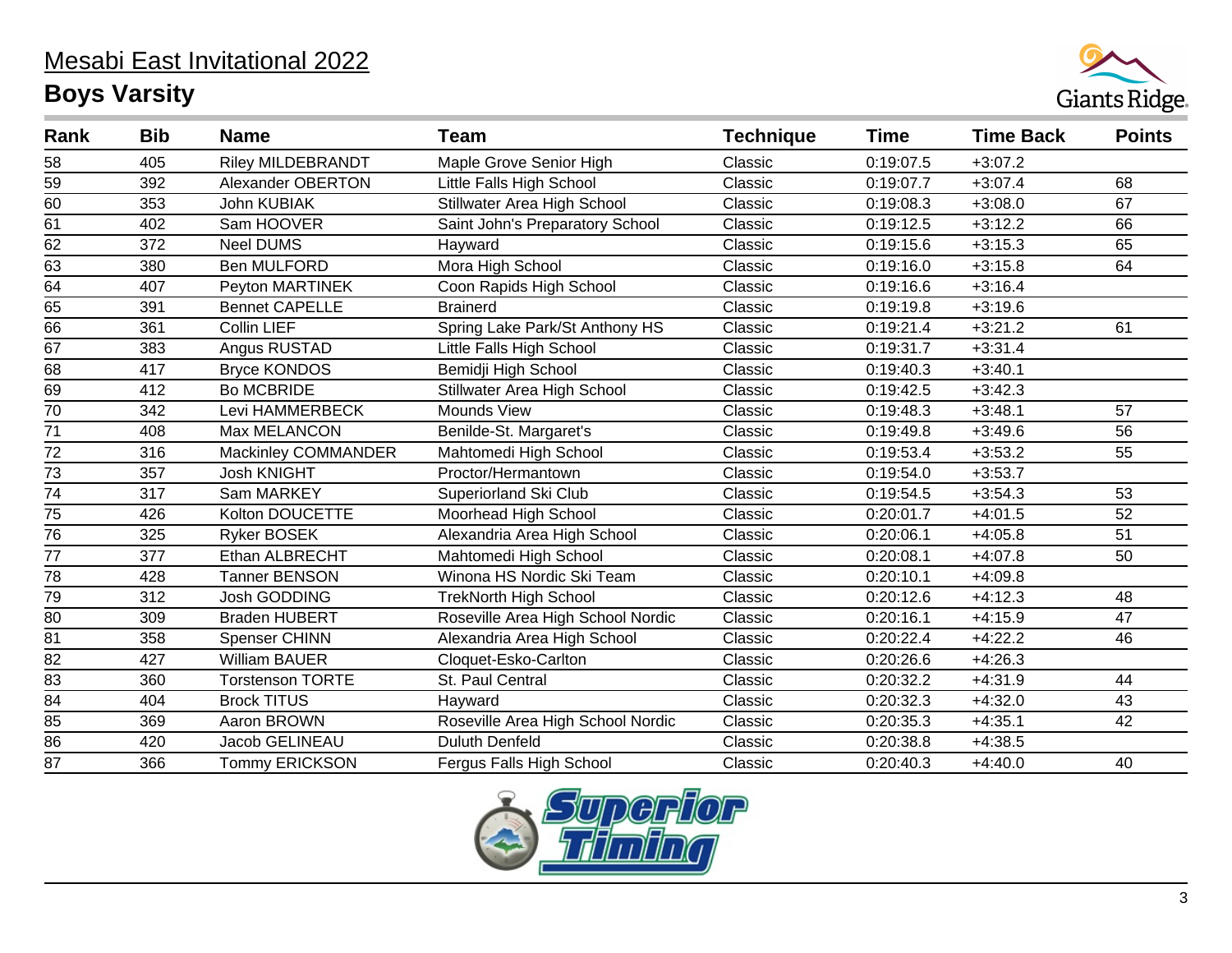# Mesabi East Invitational 2022

# **Boys Varsity**



| Rank             | <b>Bib</b> | <b>Name</b>              | <b>Team</b>                       | <b>Technique</b> | Time      | <b>Time Back</b> | <b>Points</b> |
|------------------|------------|--------------------------|-----------------------------------|------------------|-----------|------------------|---------------|
| 88               | 413        | <b>Gabe HALLEN</b>       | Orono High School                 | Classic          | 0:20:46.4 | $+4:46.1$        |               |
| 89               | 424        | <b>Luke LARSON</b>       | Mahtomedi High School             | Classic          | 0:20:48.0 | $+4:47.7$        |               |
| 90               | 324        | Mitchell NELSON          | Hayward                           | Classic          | 0:20:52.6 | $+4.52.3$        |               |
| 91               | 393        | Art DUNCAN               | Spring Lake Park/St Anthony HS    | Classic          | 0:20:55.4 | $+4:55.1$        |               |
| 92               | 368        | Luke JANOFSKI            | Superiorland Ski Club             | Classic          | 0:20:59.9 | $+4:59.7$        | 35            |
| $\overline{93}$  | 423        | <b>Tyler LONG</b>        | White Bear Lake Area Schools      | Classic          | 0:21:09.3 | $+5:09.1$        | 34            |
| $\overline{94}$  | 370        | <b>Frederic HAUGE</b>    | Moorhead High School              | Classic          | 0:21:10.4 | $+5:10.1$        |               |
| 95               | 323        | lan CRAN                 | White Bear Lake Area Schools      | Classic          | 0:21:26.0 | $+5:25.8$        | 32            |
| $\overline{96}$  | 338        | Daniel JENSEN            | Math & Science Academy            | Classic          | 0:21:29.9 | $+5:29.7$        | 31            |
| $\overline{97}$  | 334        | Elijah KOOPMAN           | Heritage/Providence Nordic        | Classic          | 0:21:34.4 | $+5:34.2$        | 30            |
| 98               | 363        | August ARNOLD            | Mounds View                       | Classic          | 0:21:46.0 | $+5:45.8$        | 29            |
| 99               | 322        | <b>William POPPELTON</b> | St. Paul Central                  | Classic          | 0:21:49.5 | $+5:49.2$        | 28            |
| 100              | 389        | Nathan SCHAUER           | Simley High School                | Classic          | 0:22:03.8 | $+6:03.5$        | 27            |
| 101              | 355        | Evan THOMAS              | Detroit Lakes High School         | Classic          | 0:22:15.9 | $+6:15.6$        | 26            |
| 102              | 422        | Matthew JOHNSON          | Alexandria Area High School       | Classic          | 0:22:21.2 | $+6:20.9$        |               |
| 103              | 350        | lan OTTAVIANI            | White Bear Lake Area Schools      | Classic          | 0:22:36.7 | $+6:36.4$        |               |
| 104              | 406        | Max HERRO                | Benilde-St. Margaret's            | Classic          | 0:22:42.3 | $+6:42.0$        | 23            |
| 105              | 388        | Noah GOEDJEN             | Heritage/Providence Nordic        | Classic          | 0:22:42.7 | $+6:42.5$        | 22            |
| 106              | 346        | Kyle NILSON              | <b>Tartan High School</b>         | Classic          | 0:22:45.1 | $+6:44.9$        | 21            |
| 107              | 399        | Elijah SMITH             | TH/CC                             | Classic          | 0:22:50.4 | $+6:50.2$        | 20            |
| 108              | 411        | Adam GIPS                | St. Louis Park High School        | Classic          | 0:22:57.1 | $+6:56.8$        | 19            |
| 109              | 429        | Alexander MATTSON        | TH/CC                             | Classic          | 0:23:11.0 | $+7:10.7$        | 18            |
| 110              | 414        | Andrew WOLFSON           | Benilde-St. Margaret's            | Classic          | 0:23:24.4 | $+7:24.2$        |               |
| 111              | 430        | Sam NOTCH                | <b>Mounds View</b>                | Classic          | 0:23:30.7 | $+7:30.5$        |               |
| 112              | 433        | Kellen DEUR              | Heritage/Providence Nordic        | Classic          | 0:23:44.4 | $+7:44.1$        |               |
| $113$            | 330        | lan TESSIER              | Lakeville Nordic                  | Classic          | 0:23:48.5 | $+7:48.2$        | 14            |
| 114              | 403        | <b>Trey GODDING</b>      | <b>TrekNorth High School</b>      | Classic          | 0:23:56.7 | $+7:56.4$        | 13            |
| 115              | 395        | <b>Blake STINNETT</b>    | Simley High School                | Classic          | 0:23:58.6 | $+7:58.3$        | 12            |
| 116              | 400        | <b>Ben SCHIERER</b>      | Fergus Falls High School          | Classic          | 0:23:59.3 | $+7:59.1$        |               |
| $\overline{117}$ | 397        | <b>Matthew ROGNESS</b>   | Roseville Area High School Nordic | Classic          | 0:24:00.7 | $+8:00.4$        |               |